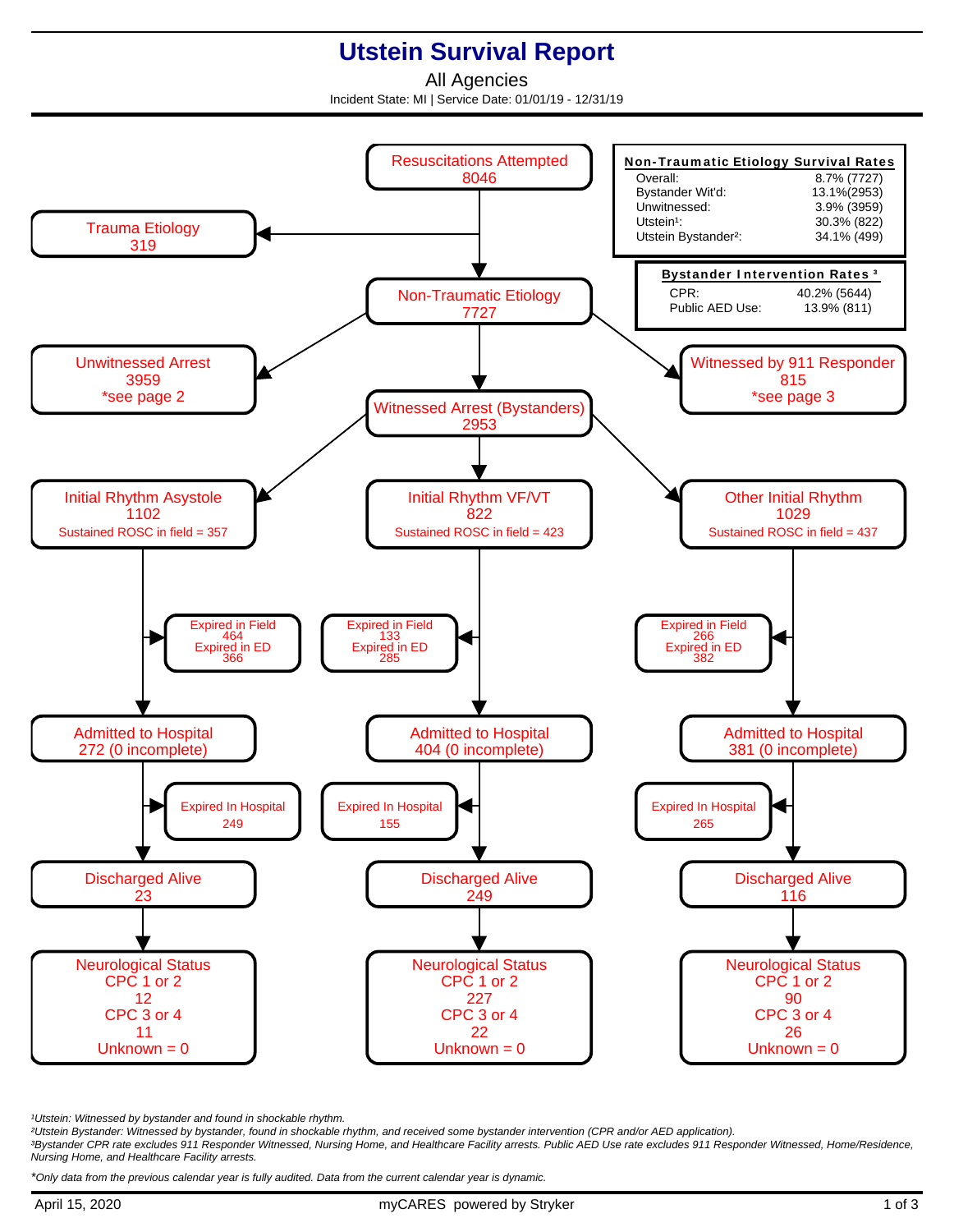## **Utstein Survival Report**

All Agencies Incident State: MI | Service Date: 01/01/19 - 12/31/19